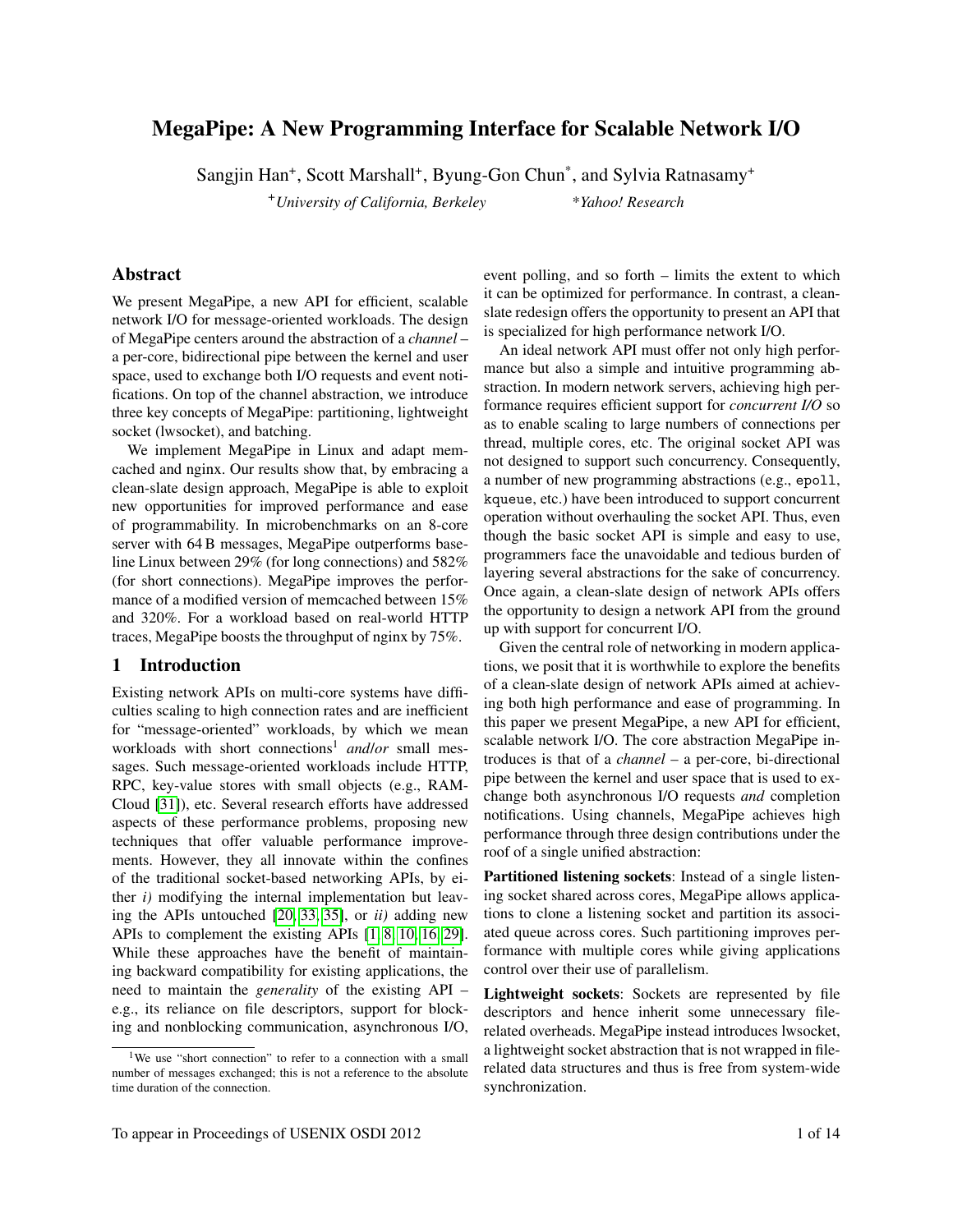System Call Batching: MegaPipe amortizes system call overheads by batching asynchronous I/O requests and completion notifications within a channel.

We implemented MegaPipe in Linux and adapted two popular applications – memcached [\[3\]](#page-13-9) and the nginx [\[37\]](#page-13-10) – to use MegaPipe. In our microbenchmark tests on an 8 core server with 64 B messages, we show that MegaPipe outperforms the baseline Linux networking stack between 29% (for long connections) and 582% (for short connections). MegaPipe improves the performance of a modified version of memcached between 15% and 320%. For a workload based on real-world HTTP traffic traces, MegaPipe improves the performance of nginx by 75%.

The rest of the paper is organized as follows. We expand on the limitations of existing network stacks in [§2,](#page-1-0) then present the design and implementation of MegaPipe in [§3](#page-3-0) and [§4,](#page-7-0) respectively. We evaluate MegaPipe with microbenchmarks and macrobenchmarks in [§5,](#page-8-0) and review related work in [§6.](#page-11-0)

## <span id="page-1-0"></span>2 Motivation

Bulk transfer network I/O workloads are known to be inexpensive on modern commodity servers; one can easily saturate a 10 Gigabit (10G) link utilizing only a single CPU core. In contrast, we show that message-oriented network I/O workloads are very CPU-intensive and may significantly degrade throughput. In this section, we discuss limitations of the current BSD socket API ([§2.1\)](#page-1-1) and then quantify the performance with message-oriented workloads with a series of RPC-like microbenchmark experiments ([§2.2\)](#page-2-0).

### <span id="page-1-1"></span>2.1 Performance Limitations

In what follows, we discuss known sources of inefficiency in the BSD socket API. Some of these inefficiencies are general, in that they occur even in the case of a single core, while others manifest only when scaling to multiple cores – we highlight this distinction in our discussion.

Contention on Accept Queue (multi-core): As explained in previous work [\[20,](#page-13-1) [33\]](#page-13-2), a single listening socket (with its accept() backlog queue and exclusive lock) forces CPU cores to serialize queue access requests; this hotspot negatively impacts the performance of both producers (kernel threads) enqueueing new connections and consumers (application threads) accepting new connections. It also causes CPU cache contention on the shared listening socket.

Lack of Connection Affinity (multi-core): In Linux, incoming packets are distributed across CPU cores on a flow basis (hash over the 5-tuple), either by hardware (RSS [\[5\]](#page-13-11)) or software (RPS [\[24\]](#page-13-12)); all receive-side processing for the flow is done on a core. On the other hand, the transmitside processing happens on the core at which the application thread for the flow resides. Because of the serialization in the listening socket, an application thread calling accept() may accept a new connection that came through a remote core; RX/TX processing for the flow occurs on two different cores, causing expensive cache bouncing on the TCP control block (TCB) between those cores [\[33\]](#page-13-2). While the per-flow redirection mechanism [\[7\]](#page-13-13) in NICs eventually resolves this core disparity, short connections cannot benefit since the mechanism is based on packet sampling.

File Descriptors (single/multi-core): The POSIX standard requires that a newly allocated file descriptor be the lowest integer not currently used by the process [\[6\]](#page-13-14). Finding 'the first hole' in a file table is an expensive operation, particularly when the application maintains many connections. Even worse, the search process uses an explicit perprocess lock (as files are shared within the process), limiting the scalability of multi-threaded applications. In our socket() microbenchmark on an 8-core server, the cost of allocating a single FD is roughly 16% greater when there are 1,000 existing sockets as compared to when there are no existing sockets.

VFS (multi-core): In UNIX-like operating systems, network sockets are abstracted in the same way as other file types in the kernel; the Virtual File System (VFS) [\[27\]](#page-13-15) associates each socket with corresponding file instance, inode, and dentry data structures. For message-oriented workloads with short connections, where sockets are frequently opened as new connections arrive, servers quickly become overloaded since those globally visible objects cause system-wide synchronization cost [\[20\]](#page-13-1). In our microbenchmark, the VFS overhead for socket allocation on eight cores was 4.2 times higher than the single-core case.

System Calls (single-core): Previous work has shown that system calls are expensive and negatively impact performance, both directly (mode switching) and indirectly (cache pollution) [\[35\]](#page-13-3). This performance overhead is exacerbated for message-oriented workloads with small messages that result in a large number of I/O operations.

In parallel with our work, the Affinity-Accept project [\[33\]](#page-13-2) has recently identified and solved the first two issues, both of which are caused by the shared listening socket (for complete details, please refer to the paper). We discuss our approach (partitioning) and its differences in [§3.4.1.](#page-4-0) To address other issues, we introduce the concept of lwsocket ([§3.4.2,](#page-4-1) for FD and VFS overhead) and batching ([§3.4.3,](#page-5-0) for system call overhead).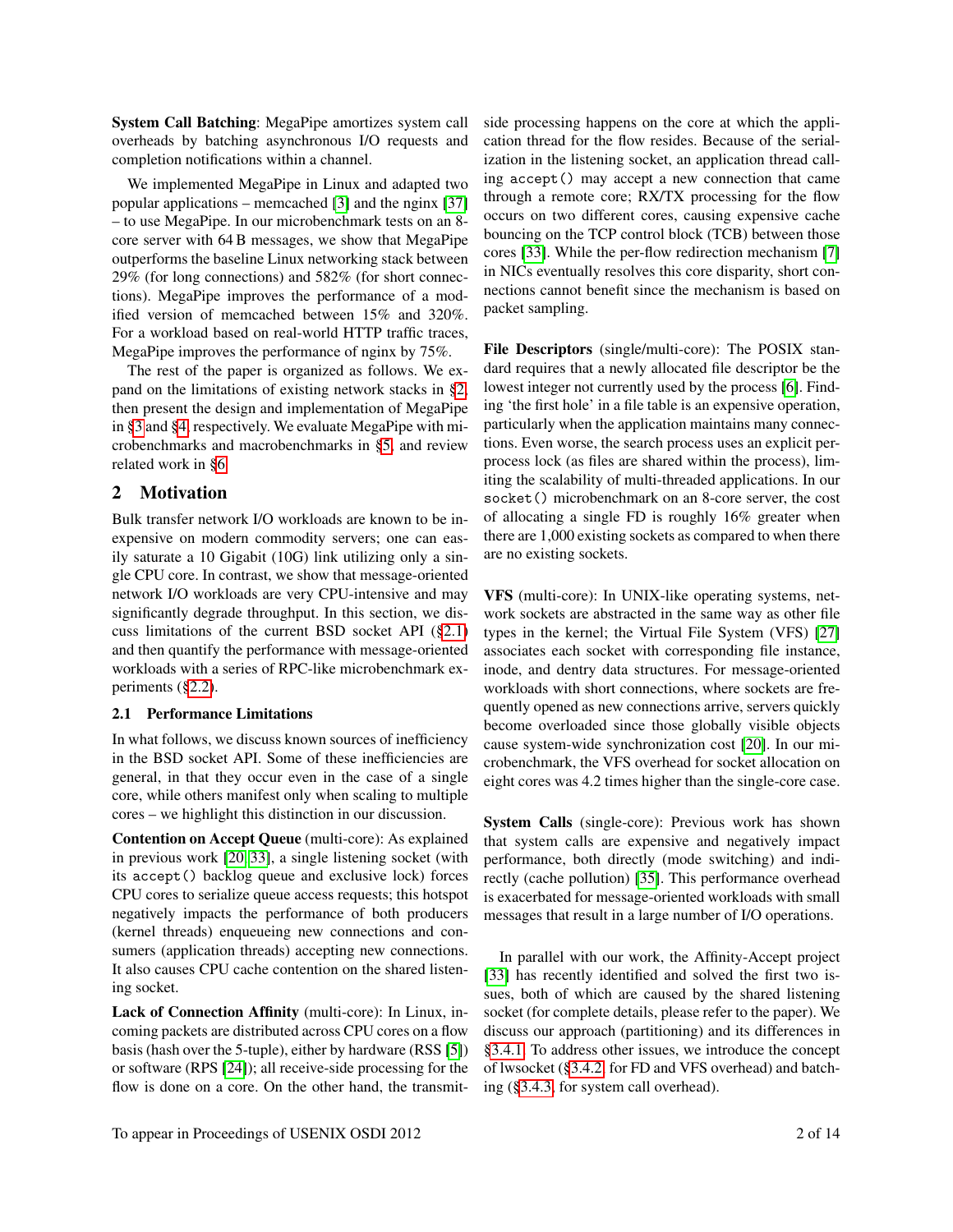<span id="page-2-1"></span>

Figure 1: (a) the negative impact of connection lifespan (with 64 B messages on eight cores), (b) message size (with ten transactions per connection on eight cores), and (c) increasing number of cores (with 64 B messages and ten transactions per connection).

#### <span id="page-2-0"></span>2.2 Performance of Message-Oriented Workloads

While it would be ideal to separate the aforementioned inefficiencies and quantify the cost of each, tight coupling in semantics between those issues and complex dynamics of synchronization/cache make it challenging to isolate individual costs.

Rather, we quantify their *compound* performance impact with a series of microbenchmarks in this work. As we noted, the inefficiencies manifest themselves primarily in workloads that involve *short connections* or *smallsized messages*, particularly with increasing numbers of CPU cores. Our microbenchmark tests thus focus on these problematic scenarios.

Experimental Setup: For our tests, we wrote a pair of client and server microbenchmark tools that emulate RPC-like workloads. The client initiates a TCP connection, exchanges multiple request and response messages with the server and then closes the connection.<sup>2</sup> We refer to a single request-response exchange as a *transaction*. Default parameters are 64 B per message and 10 transactions per connection, unless otherwise stated. Each client maintains 256 concurrent connections, and we confirmed that the client is never the bottleneck. The server creates a single listening socket shared by eight threads, with each thread pinned to one CPU core. Each eventdriven thread is implemented with epoll [\[8\]](#page-13-5) and the nonblocking socket API.

Although synthetic, this workload lets us focus on the low-level details of network I/O overhead without interference from application-specific logic. We use a single server and three client machines, connected through a dedicated 10G Ethernet switch. All test systems use the Linux 3.1.3 kernel and ixgbe 3.8.21 10G Ethernet device driver [\[2\]](#page-13-16) (with interrupt coalescing turned on). Each machine has a dual-port Intel 82599 10G NIC, 12 GB of DRAM, and two Intel Xeon X5560 processors, each of

which has four 2.80 GHz cores. We enabled the multiqueue feature of the NICs with RSS [\[5\]](#page-13-11) and FlowDirector [\[7\]](#page-13-13), and assigned each RX/TX queue to one CPU core.

In this section, we discuss the result of the experiments Figure [1](#page-2-1) labeled as "Baseline." For comparison, we also include the results with our new API, labeled as "MegaPipe," from the same experiments.

(a) Performance with Short Connections: TCP connection establishment involves a series of time-consuming steps: the 3-way handshake, socket allocation, and interaction with the user-space application. For workloads with short connections, the costs of connection establishment are not amortized by sufficient data transfer and hence this workload serves to highlight the overhead due to costly connection establishment.

We show how connection lifespan affects the throughput by varying the number of transactions per connection in Figure [1\(](#page-2-1)a), measured with eight CPU cores. Total throughput is significantly lower with relatively few  $(1–8)$ transactions per connection. The cost of connection establishment eventually becomes insignificant for 128+ transactions per connection, and we observe that throughput in single-transaction connections is roughly 19 times lower than that of long connections!

(b) Performance with Small Messages: Small messages result in greater relative network I/O overhead in comparison to larger messages. In fact, the per-message overhead remains roughly constant and thus, independent of message size; in comparison with a 64 B message, a 1 KiB message adds only about 2% overhead due to the copying between user and kernel on our system, despite the large size difference.

To measure this effect, we perform a second microbenchmark with response sizes varying from 64 B to 64 KiB (varying the request size in lieu of or in addition to the response size had almost the same effects). Figure [1\(](#page-2-1)b) shows the measured throughput (in Gbps) and CPU usage for various message sizes. It is clear that connections with

<sup>&</sup>lt;sup>2</sup>In this experiment, we closed connections with RST, to avoid exhaustion of client ports caused by lingering TIME\_WAIT connections.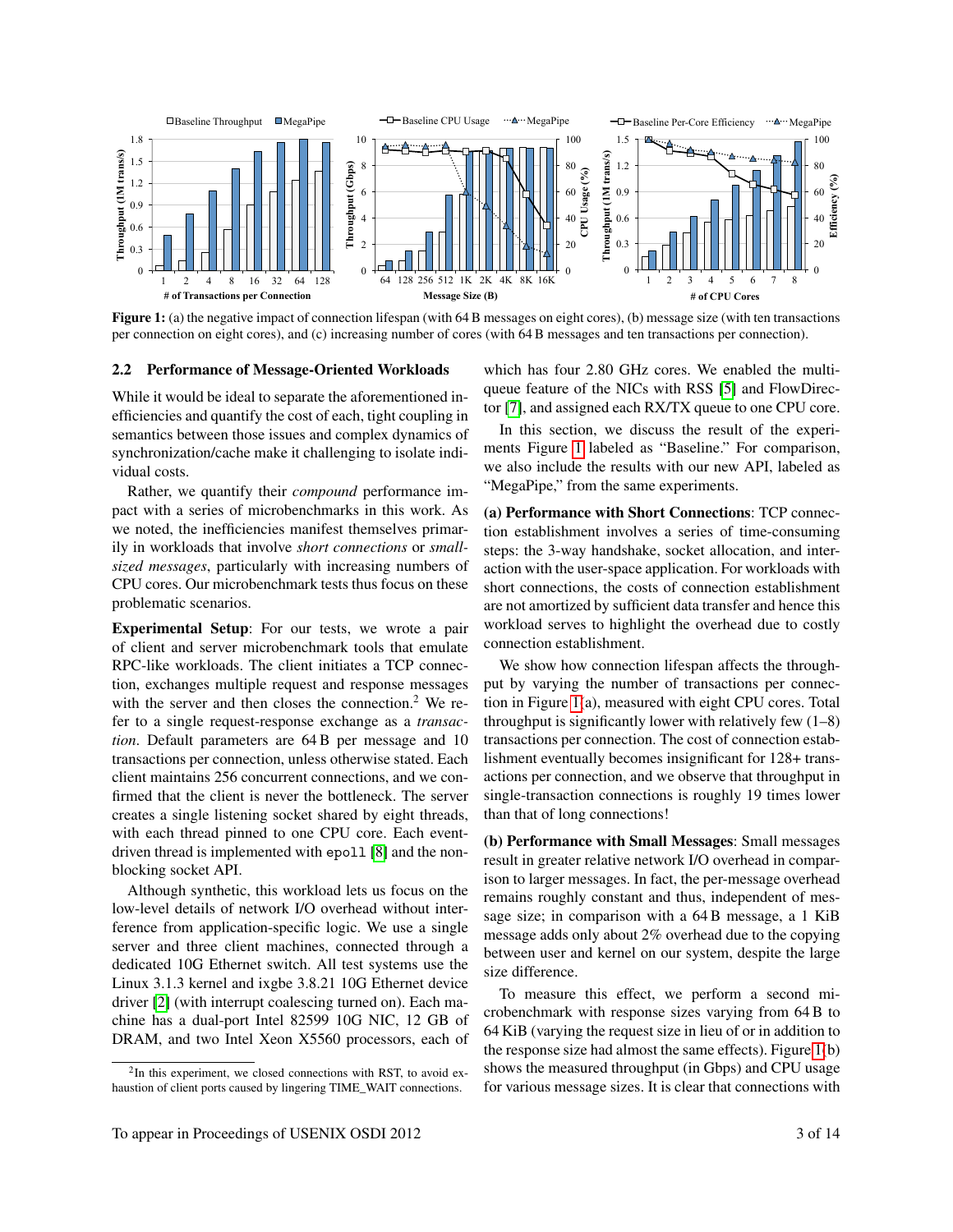small-sized messages adversely affect the throughput. For small messages ( $\leq 1$  KiB) the server does not even saturate the 10G link. For medium-sized messages (2–4 KiB), the CPU utilization is extremely high, leaving few CPU cycles for further application processing.

(c) Performance Scaling with Multiple Cores: Ideally, throughput for a CPU-intensive system should scale linearly with CPU cores. In reality, throughput is limited by shared hardware (e.g., cache, memory buses) and/or software implementation (e.g., cache locality, serialization). In Figure  $1(c)$ , we plot the throughput for increasing numbers of CPU cores. To constrain the number of cores, we adjust the number of server threads and RX/TX queues of the NIC. The lines labeled "Efficiency" represent the measured per-core throughput, normalized to the case of perfect scaling, where *N* cores yield a speedup of *N*.

We see that throughput scales relatively well for up to four cores – the likely reason being that, since each processor has four cores, expensive off-chip communication does not take place up to this point. Beyond four cores, the marginal performance gain with each additional core quickly diminishes, and with eight cores, speedup is only 4.6. Furthermore, it is clear from the growth trend that speedup would not increase much in the presence of additional cores. Finally, it is worth noting that the observed scaling behavior of Linux highly depends on connection duration, further confirming the results in Figure [1\(](#page-2-1)a). With only one transaction per connection (instead of the default 10 used in this experiment), the speedup with eight cores was only 1.3, while longer connections of 128 transactions yielded a speedup of 6.7.

## <span id="page-3-0"></span>3 MegaPipe Design

MegaPipe is a new programming interface for highperformance network I/O that addresses the inefficiencies highlighted in the previous section and provides an easy and intuitive approach to programming high concurrency network servers. In this section, we present the design goals, approach, and contributions of MegaPipe.

### 3.1 Scope and Design Goals

MegaPipe aims to accelerate the performance of messageoriented workloads, where connections are short and/or message sizes are small. Some possible approaches to this problem would be to extend the BSD Socket API or to improve its internal implementation. It is hard to achieve optimal performance with these approaches, as many optimization opportunities can be limited by the legacy abstractions. For instance: *i*) sockets represented as files inherit the overheads of files in the kernel; *ii)* it is difficult to aggregate BSD socket operations from concurrent connections to amortize system call overheads. We leave optimizing the message-oriented workloads with those dirtyslate (minimally disruptive to existing API semantics and legacy applications) alternatives as an open problem. Instead, we take a clean-slate approach in this work by designing a new API from scratch.

We design MegaPipe to be conceptually simple, selfcontained, and applicable to existing event-driven server applications with moderate efforts. The MegaPipe API provides a unified interface for various I/O types, such as TCP connections, UNIX domain sockets, pipes, and disk files, based on the completion notification model ([§3.2\)](#page-3-1) We particularly focus on the performance of network I/O in this paper. We introduce three key design concepts of MegaPipe for high-performance network I/O: partitioning ([§3.4.1\)](#page-4-0), lwsocket ([§3.4.2\)](#page-4-1), and batching ([§3.4.3\)](#page-5-0), for reduced per-message overheads and near-linear multi-core scalability.

#### <span id="page-3-1"></span>3.2 Completion Notification Model

The current best practice for event-driven server programming is based on the readiness model. Applications poll the readiness of interested sockets with select/poll/epoll and issue non-blocking I/O commands on the those sockets. The alternative is the completion notification model. In this model, applications issue asynchronous I/O commands, and the kernel notifies the applications when the commands are complete. This model has rarely been used for network servers in practice, though, mainly because of the lack of socket-specific operations such as accept/connect/shutdown (e.g., POSIX AIO [\[6\]](#page-13-14)) or poor mechanisms for notification delivery (e.g., SIGIO signals).

MegaPipe adopts the completion notification model over the readiness model for three reasons. First, it allows transparent batching of I/O commands and their notifications. Batching of non-blocking I/O commands in the readiness model is very difficult without the explicit assistance from applications. Second, it is compatible with not only sockets but also disk files, allowing a unified interface for any type of I/O. Lastly, it greatly simplifies the complexity of I/O multiplexing. Since the kernel controls the rate of I/O with completion events, applications can blindly issue I/O operations without tracking the readiness of sockets.

### <span id="page-3-2"></span>3.3 Architectural Overview

MegaPipe involves both a user-space library and Linux kernel modifications. Figure [2](#page-4-2) illustrates the architecture and highlights key abstractions of the MegaPipe design. The left side of the figure shows how a multi-threaded application interacts with the kernel via MegaPipe *channels*. With MegaPipe, an application thread running on each core opens a separate channel for communication between the kernel and user-space. The application thread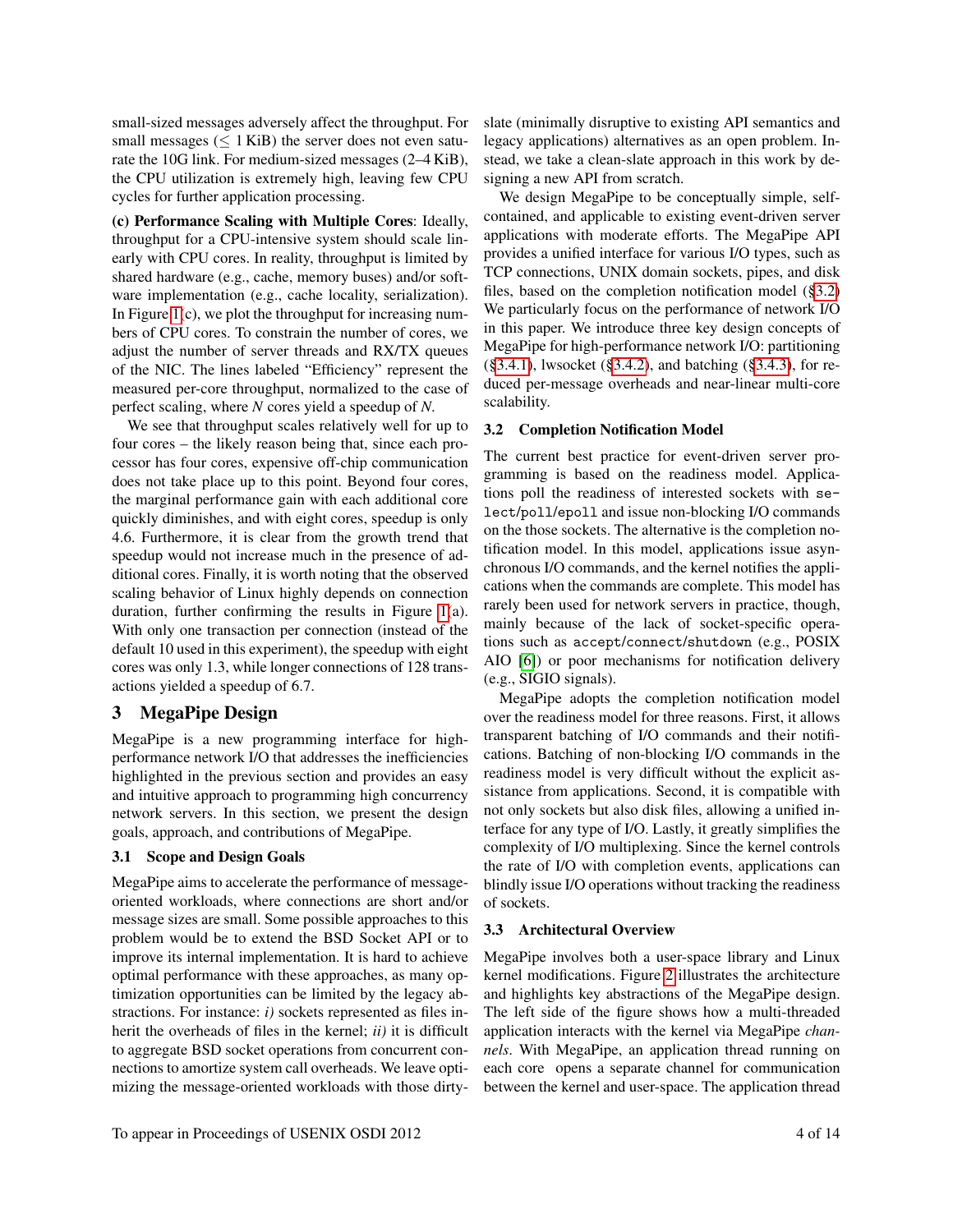<span id="page-4-2"></span>

Figure 2: MegaPipe architecture

registers a *handle* (socket or other file type) to the channel, and each channel multiplexes its own set of handles for their asynchronous I/O requests and completion notification events.

When a listening socket is registered, MegaPipe internally spawns an independent accept queue for the channel, which is responsible for incoming connections to the core. In this way, the listening socket is not shared by all threads, but *partitioned* ([§3.4.1\)](#page-4-0) to avoid serialization and remote cache access.

A handle can be either a regular file descriptor or a lightweight socket, *lwsocket* ([§3.4.2\)](#page-4-1). lwsocket provides a direct shortcut to the TCB in the kernel, to avoid the VFS overhead of traditional sockets; thus lwsockets are only visible within the associated channel.

Each channel is composed of two message streams: a request stream and a completion stream. User-level applications issue asynchronous I/O requests to the kernel via the request stream. Once the asynchronous I/O request is done, the completion notification of the request is delivered to user-space via the completion stream. This process is done in a *batched* ([§3.4.3\)](#page-5-0) manner, to minimize the context switch between user and kernel. The MegaPipe userlevel library is fully responsible for transparent batching; MegaPipe does not need to be aware of batching.

#### 3.4 Design Components

#### <span id="page-4-0"></span>3.4.1 Listening Socket Partitioning

As discussed in [§2.1,](#page-1-1) the shared listening socket causes two issues in the multi-core context: *i)* contention on the accept queue and *ii)* cache bouncing between RX and TX cores for a flow. Affinity-Accept [\[33\]](#page-13-2) proposes two key ideas to solve these issues. First, a listening socket has per-core accept queues instead of the shared one. Second, application threads that call accept() prioritize their local accept queue. In this way, connection establishment becomes completely parallelizable and independent, and all the connection establishment, data transfer, and application logic for a flow are contained in the same core.

In MegaPipe, we achieve essentially the same goals but with a more controlled approach. When an application thread associates a listening socket to a channel, MegaPipe spawns a separate listening socket. The new listening socket has its own accept queue which is only responsible for connections established on a particular subset of cores that are explicitly specified by an optional cpu\_mask parameter.<sup>3</sup> After a shared listening socket is registered to MegaPipe channels with disjoint cpu\_mask parameters, all channels (and thus cores) have completely partitioned backlog queues. Upon receipt of an incoming TCP handshaking packet, which is distributed across cores either by RSS [\[5\]](#page-13-11) or RPS [\[24\]](#page-13-12), the kernel finds a "local" accept queue among the partitioned set, whose cpu\_mask includes the current core. On the application side, an application thread accepts pending connections from its local queue. In this way, cores no longer contend for the shared accept queue, and connection establishment is vertically partitioned (from the TCP/IP stack up to the application layer).

We briefly discuss the main difference between our technique and that of Affinity-Accept. Our technique requires user-level applications to partition a listening socket explicitly, rather than transparently. The downside is that legacy applications do not benefit. However, explicit partitioning provides more flexibility for user applications (e.g., to forgo partitioning for single-thread applications, to establish one accept queue for each physical core in SMT systems, etc.) Our approach follows the design philosophy of the Corey operating system, in a way that "applications should control sharing" [\[19\]](#page-13-17).

Partitioning of a listening socket may cause potential load imbalance between cores [\[33\]](#page-13-2). Affinity-Accept solves two cases of load imbalance. For a short-term load imbalance, a non-busy core running accept() may steal a connection from the remote accept queue on a busy CPU core. For a long-term load imbalance, the flow group migration mechanism lets the NIC to distribute more flows to non-busy cores. While the current implementation of MegaPipe does not support load balancing of incoming connections between cores, the techniques made in Affinity-Accept are complementary to MegaPipe. We leave the implementation and evaluation of connection load balancing as future work.

#### <span id="page-4-1"></span>3.4.2 lwsocket: Lightweight Socket

accept()ing an established connection is an expensive process in the context of the VFS layer. In Unix-like operating systems, many different types of open files (disk files, sockets, pipes, devices, etc.) are identified by a *file*

 $3$ MegaPipe currently does not support runtime reconfiguration of cpu\_mask after it is initially set, but we believe that this is easy to add.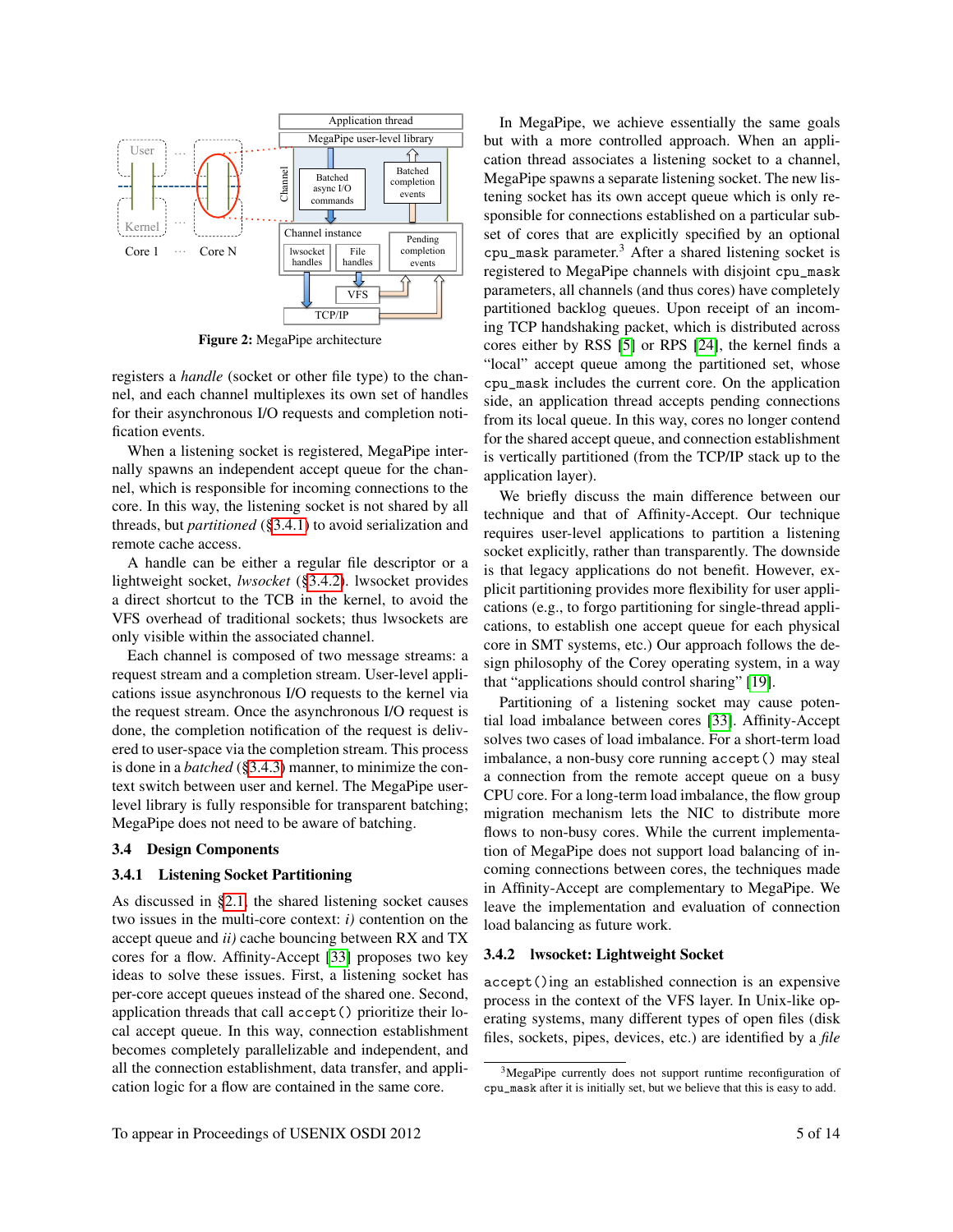*descriptor*. A file descriptor is an integer identifier used as an indirect reference to an opened *file instance*, which maintains the status (e.g., access mode, offset, and flags such as O\_DIRECT and O\_SYNC) of the opened file. Multiple file instances may point to the same *inode*, which represents a unique, permanent file object. An inode points to an actual type-specific kernel object, such as TCB.

These layers of abstraction offer clear advantages. The kernel can seamlessly support various file systems and file types, while retaining a unified interface (e.g., read() and write()) to user-level applications. The CPU overhead that comes with the abstraction is tolerable for regular disk files, as file I/O is typically bound by low disk bandwidth or high seek latency. For network sockets, however, we claim that these layers of abstraction could be overkill for the following reasons:

*(1) Sockets are rarely shared.* For disk files, it is common that multiple processes share the same open file or independently open the same permanent file. The layer of indirection that file objects offer between the file table and inodes is useful in such cases. In contrast, since network sockets are rarely shared by multiple processes (HTTP socket redirected to a CGI process is such an exception) and not opened multiple times, this indirection is typically unnecessary.

*(2) Sockets are ephemeral.* Unlike permanent disk-backed files, the lifetime of network sockets ends when they are closed. Every time a new connection is established or torn down, its FD, file instance, inode, and dentry are newly allocated and freed. In contrast to disk files whose inode and dentry objects are cached [\[27\]](#page-13-15), socket inode and dentry cannot benefit from caching since sockets are ephemeral. The cost of frequent (de)allocation of those objects is exacerbated on multi-core systems since the kernel maintains the inode and dentry as globally visible data structures [\[20\]](#page-13-1).

To address the above issues, we propose lightweight sockets – *lwsocket*. Unlike regular files, a lwsocket is identified by an arbitrary integer within the channel, not the lowest possible integer within the process. The lwsocket is a common-case optimization for network connections; it does not create a corresponding file instance, inode, or dentry, but provides a straight shortcut to the TCB in the kernel. A lwsocket is only locally visible within the associated MegaPipe channel, which avoids global synchronization between cores.

In MegaPipe, applications can choose whether to fetch a new connection as a regular socket or as a lwsocket. Since a lwsocket is associated with a specific channel, one cannot use it with other channels or for general system calls, such as sendmsg(). In cases where applications

need the full generality of file descriptors, MegaPipe provides a fall-back API function to convert a lwsocket into a regular file descriptor.

### <span id="page-5-0"></span>3.4.3 System Call Batching

Recent research efforts report that system calls are expensive not only due to the cost of mode switching, but also because of the negative effect on cache locality in both user and kernel space [\[35\]](#page-13-3). To amortize system call costs, MegaPipe batches multiple I/O requests and their completion notifications into a single system call. The key observation here is that batching can exploit connection-level parallelism, extracting multiple independent requests and notifications from concurrent connections.

Batching is transparently done by the MegaPipe userlevel library for both directions user → kernel and kernel  $\rightarrow$  user. Application programmers need not be aware of batching. Instead, application threads issue one request at a time, and the user-level library accumulates them. When *i)* the number of accumulated requests reaches the batching threshold, *ii)* there are not any more pending completion events from the kernel, or *iii)* the application explicitly asks to flush, then the collected requests are flushed to the kernel in a batch through the channel. Similarly, application threads dispatch a completion notification from the user-level library one by one. When the user-level library has no more completion notifications to feed the application thread, it fetches multiple pending notifications from kernel in a batch. We set the default batching threshold to 32 (adjustable), as we found that the marginal performance gain beyond that point is negligible.

#### 3.5 API

The MegaPipe user-level library provides a set of API functions to hide the complexity of batching and the internal implementation details. Table [1](#page-6-0) presents a partial list of MegaPipe API functions. Due to lack of space, we highlight some interesting aspects of some functions rather than enumerating all of them.

The application associates a handle (either a regular file descriptor or a lwsocket) with the specified channel with mp\_register(). All further I/O commands and completion notifications for the registered handle are done through only the associated channel. A cookie, an opaque pointer for developer use, is also passed to the kernel with handle registration. This cookie is attached in the completion events for the handle, so the application can easily identify which handle fired each event. The application calls mp\_unregister() to end the membership. Once unregistered, the application can continue to use the regular FD with general system calls. In contrast, lwsockets are immediately deallocated from the kernel memory.

When a listening TCP socket is registered with the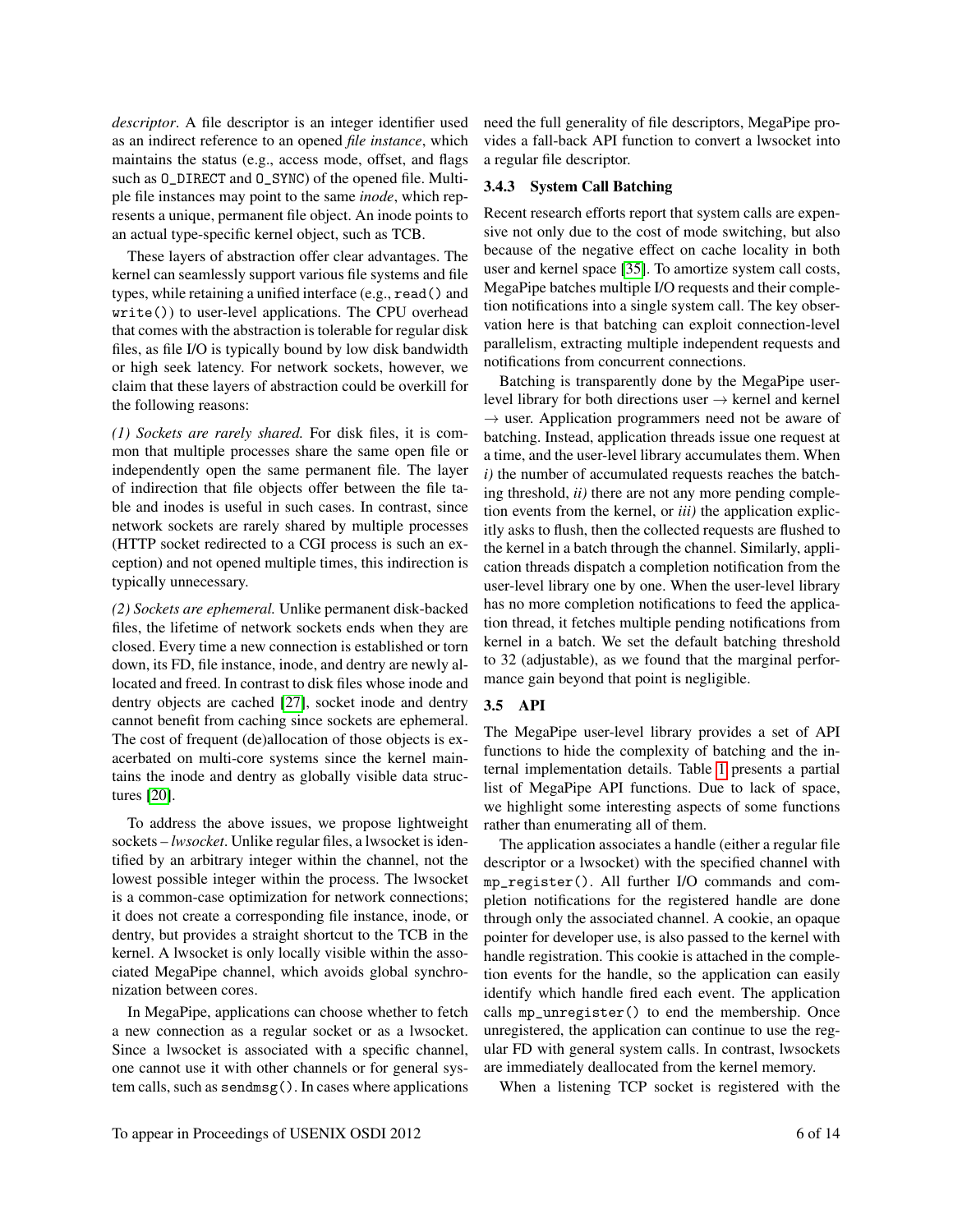<span id="page-6-0"></span>

| <b>Function</b>               | <b>Parameters</b>                   | <b>Description</b>                                                                                                                                                                                                                                                                                                |
|-------------------------------|-------------------------------------|-------------------------------------------------------------------------------------------------------------------------------------------------------------------------------------------------------------------------------------------------------------------------------------------------------------------|
| $mp\_create()$                |                                     | Create a new MegaPipe channel instance.                                                                                                                                                                                                                                                                           |
| $mp\_register()$              | channel.<br>fd, cookie,<br>cpu_mask | Create a MegaPipe handle for the specified file descriptor (either regular or lightweight) in the given<br>channel. If a given file descriptor is a listening socket, an optional CPU mask parameter can be used<br>to designate the set of CPU cores which will respond to incoming connections for that handle. |
| $mp\_unregister()$            | handle                              | Remove the target handle from the channel. All pending completion notifications for the handle are<br>canceled.                                                                                                                                                                                                   |
| $mp\_accept()$                | handle,<br>count,<br>is lwsocket    | Accept one or more new connections from a given listening handle asynchronously. The application<br>specifies whether to accept a connection as a regular socket or a lwsocket. The completion event will<br>report a new FD/lwsocket and the number of pending connections in the accept queue.                  |
| $mp\_read()$<br>$mp\_write()$ | handle, buf,<br>size                | Issue an asynchronous I/O request. The completion event will report the number of bytes actually<br>read/written.                                                                                                                                                                                                 |
| $mp\_disconnect()$            | handle                              | Close a connection in a similar way with shutdown (). It does not deallocate or unregister the handle.                                                                                                                                                                                                            |
| $mp\_dispatch()$              | channel,<br>timeout                 | Retrieve a single completion notification for the given channel. If there is no pending notification event,<br>the call blocks until the specified timer expires.                                                                                                                                                 |

Table 1: MegaPipe API functions (not exhaustive).

cpu\_mask parameter, MegaPipe internally spawns an accept queue for incoming connections on the specified set of CPU cores. The original listening socket (now responsible for the remaining CPU cores) can be registered to other MegaPipe channels with a disjoint set of cores – so each thread can have a completely partitioned view of the listening socket.

mp\_read() and mp\_write() issue asynchronous I/O commands. The application should not use the provided buffer for any other purpose until the completion event, as the ownership of the buffer has been delegated to the kernel, like in other asynchronous I/O APIs. The completion notification is fired when the I/O is actually completed, i.e., all data has been copied from the receive queue for read or copied to the send queue for write. In adapting nginx and memcached, we found that vectored I/O operations (multiple buffers for a single I/O operation) are helpful for optimal performance. For example, the unmodified version of nginx invokes the writev() system call to transmit separate buffers for a HTTP header and body at once. MegaPipe supports the counterpart, mp\_writev(), to avoid issuing multiple mp\_write() calls or aggregating scattered buffers into one contiguous buffer.

mp\_dispatch() returns one completion event as a struct mp\_event. This data structure contains: *i)* a completed command type (e.g., read/write/accept/etc.), *ii)* a cookie, *iii)* a result field that indicates success or failure (such as broken pipe or connection reset) with the corresponding errno value, and *iv)* a union of commandspecific return values.

Listing [1](#page-6-1) presents simplified pseudocode of a pingpong server to illustrate how applications use MegaPipe. An application thread initially creates a MegaPipe channel and registers a listening socket (listen\_sd in this example) with cpu\_mask 0x01 (first bit is set) which means that the handle is only interested in new connections es-

```
ch = mp_c reate ()
handle = mp\_register(ch, listen\_sd, mask=0x01)mp_ accept( handle)
```
while true:  $ev = mp\_dispatch( ch)$  $conn = ev.cookie$ if  $ev$ . cmd ==  $ACCEPT$ : mp\_accept (conn.handle)  $conn = new Connection()$  $conn. handle = mp\_register(ch, ev.fd,$  $\cosh(e) = \cosh(e)$ mp\_read ( conn . handle, conn . buf, READSIZE ) elif  $ev$ . cmd == READ:  $mp_$ write (conn. handle, conn. buf, ev. size)  $\text{elif} \text{ev}.\text{cmd} == \text{WRITE}:$ mp\_read ( conn . handle, conn . buf, READSIZE )  $elif$  ev. cmd == DISCONNECT:  $mp\_unregister$  (ch, conn. handle) de lete conn

Listing 1: Pseudocode for ping-pong server event loop

tablished on the first core (core 0). The application then invokes mp\_accept() and is ready to accept new connections. The body of the event loop is fairly simple; given an event, the server performs any appropriate tasks (barely anything in this ping-pong example) and then fires new I/O operations.

#### 3.6 Discussion: Thread-Based Servers

The current MegaPipe design naturally fits event-driven servers based on callback or event-loop mechanisms [\[32,](#page-13-18) [40\]](#page-13-19). We mostly focus on event-driven servers in this work. On the other hand, MegaPipe is also applicable to threadbased servers, by having one channel for each thread, thus each connection. In this case the application cannot take advantage of batching ([§3.4.3\)](#page-5-0), since batching exploits the parallelism of independent connections that are multiplexed through a channel. However, the application still can benefit from partitioning ([§3.4.1\)](#page-4-0) and lwsocket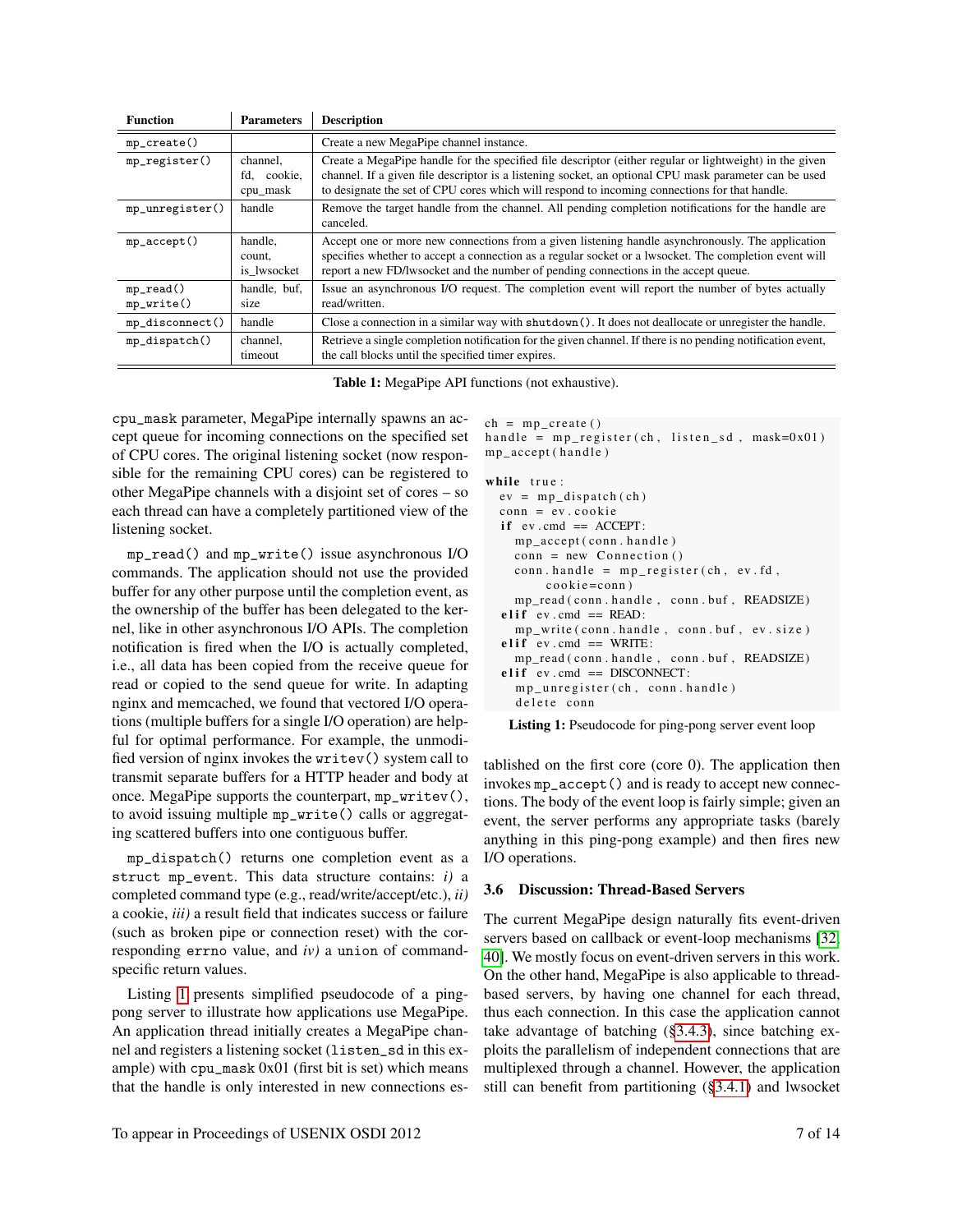([§3.4.2\)](#page-4-1) for better scalability on multi-core servers.

There is an interesting spectrum between pure eventdriven servers and pure thread-based servers. Some frameworks expose thread-like environments to user applications to retain the advantages of thread-based architectures, while looking like event-driven servers to the kernel to avoid the overhead of threading. Such functionality is implemented in various ways: lightweight userlevel threading [\[23,](#page-13-20) [39\]](#page-13-21), closures or coroutines [\[4,](#page-13-22) [18,](#page-13-23) [28\]](#page-13-24), and language runtime [\[14\]](#page-13-25). Those frameworks intercept I/O calls issued by user threads to keep the kernel thread from blocking, and manage the outstanding I/O requests with polling mechanisms, such as epoll. These frameworks can leverage MegaPipe for higher network I/O performance without requiring modifications to applications themselves. We leave the evaluation of effectiveness of MegaPipe for these frameworks as future work.

## <span id="page-7-0"></span>4 Implementation

We begin this section with how we implemented MegaPipe in the Linux kernel and the associated userlevel library. To verify the applicability of MegaPipe, we show how we adapted two applications (memcached and nginx) to benefit from MegaPipe.

## <span id="page-7-1"></span>4.1 MegaPipe API Implementation

As briefly described in [§3.3,](#page-3-2) MegaPipe consists of two parts: the kernel module and the user-level library. In this section, we denote them by MP-K and MP-L, respectively, for clear distinction between the two.

Kernel Implementation: MP-K interacts with MP-L through a special device, /dev/megapipe. MP-L opens this file to create a channel, and invokes ioctl() system calls on the file to issue I/O requests and dispatch completion notifications for that channel.

MP-K maintains a set of handles for both regular FDs and lwsockets in a red-black tree<sup>4</sup> for each channel. Unlike a per-process file table, each channel is only accessed by one thread, avoiding data sharing between threads (thus cores). MP-K identifies a handle by an integer unique to the owning channel. For regular FDs, the existing integer value is used as an identifier, but for lwsockets, an integer of  $2^{30}$  or higher value is issued to distinguish lwsockets from regular FDs. This range is used since it is unlikely to conflict with regular FD numbers, as the POSIX standard allocates the lowest unused integer for FDs [\[6\]](#page-13-14).

MP-K currently supports the following file types: sockets, pipes, FIFOs, signals (via signalfd), and timers (via

timerfd). MP-K handles asynchronous I/O requests differently depending on the file type. For sockets (such as TCP, UDP, and UNIX domain), MegaPipe utilizes the native callback interface, which fires upon state changes, supported by kernel sockets for optimal performance. For other file types, MP-K internally emulates asynchronous I/O with epoll and non-blocking VFS operations within kernel. MP-K currently does not support disk files, since the Linux file system does not natively support asynchronous or non-blocking disk I/O, unlike other modern operating systems. To work around this issue, we plan to adopt a lightweight technique presented in FlexSC [\[35\]](#page-13-3) to emulate asynchronous I/O. When a disk I/O operation is about to block, MP-K can spawn a new thread on demand while the current thread continues.

Upon receiving batched I/O commands from MP-L through a channel, MP-K first examines if each request can be processed immediately (e.g., there is pending data in the TCP receive queue, or there is free space in the TCP send queue). If so, MP-K processes the request and issues a completion notification immediately, without incurring the callback registration or epoll overhead. This idea of opportunistic shortcut is adopted from LAIO [\[22\]](#page-13-26), where the authors claim that the 73–86% of I/O operations are readily available. For I/O commands that are not readily available, MP-K needs some bookkeeping; it registers a callback to the socket or declares an epoll interest for other file types. When MP-K is notified that the I/O operation has become ready, it processes the operation.

MP-K enqueues I/O completion notifications in the perchannel event queue. Those notifications are dispatched in a batch upon the request of MP-L. Each handle maintains a linked list to its pending notification events, so that they can be easily removed when the handle is unregistered (and thus not of interest anymore).

We implemented MP-K in the Linux 3.1.3 kernel with 2,200 lines of code in total. The majority was implemented as a Linux kernel module, such that the module can be used for other Linux kernel versions as well. However, we did have to make three minor modifications (about 400 lines of code of the 2,200) to the Linux kernel itself, due to the following issues: *i)* we modified epoll to expose its API to not only user space but also to MP-K; *ii)* we modified the Linux kernel to allow multiple sockets (partitioned) to listen on the same address/port concurrently, which traditionally is not allowed; and *iii)* we also enhanced the socket lookup process for incoming TCP handshake packets to consider cpu\_mask when choosing a destination listening socket among a partitioned set.

User-Level Library: MP-L is essentially a simple wrapper of the kernel module, and it is written in about 400

<sup>&</sup>lt;sup>4</sup>It was mainly for ease of implementation, as Linux provides the template of red-black trees. We have not yet evaluated alternatives, such as a hash table, which supports  $O(1)$  lookup rather than  $O(logN)$ .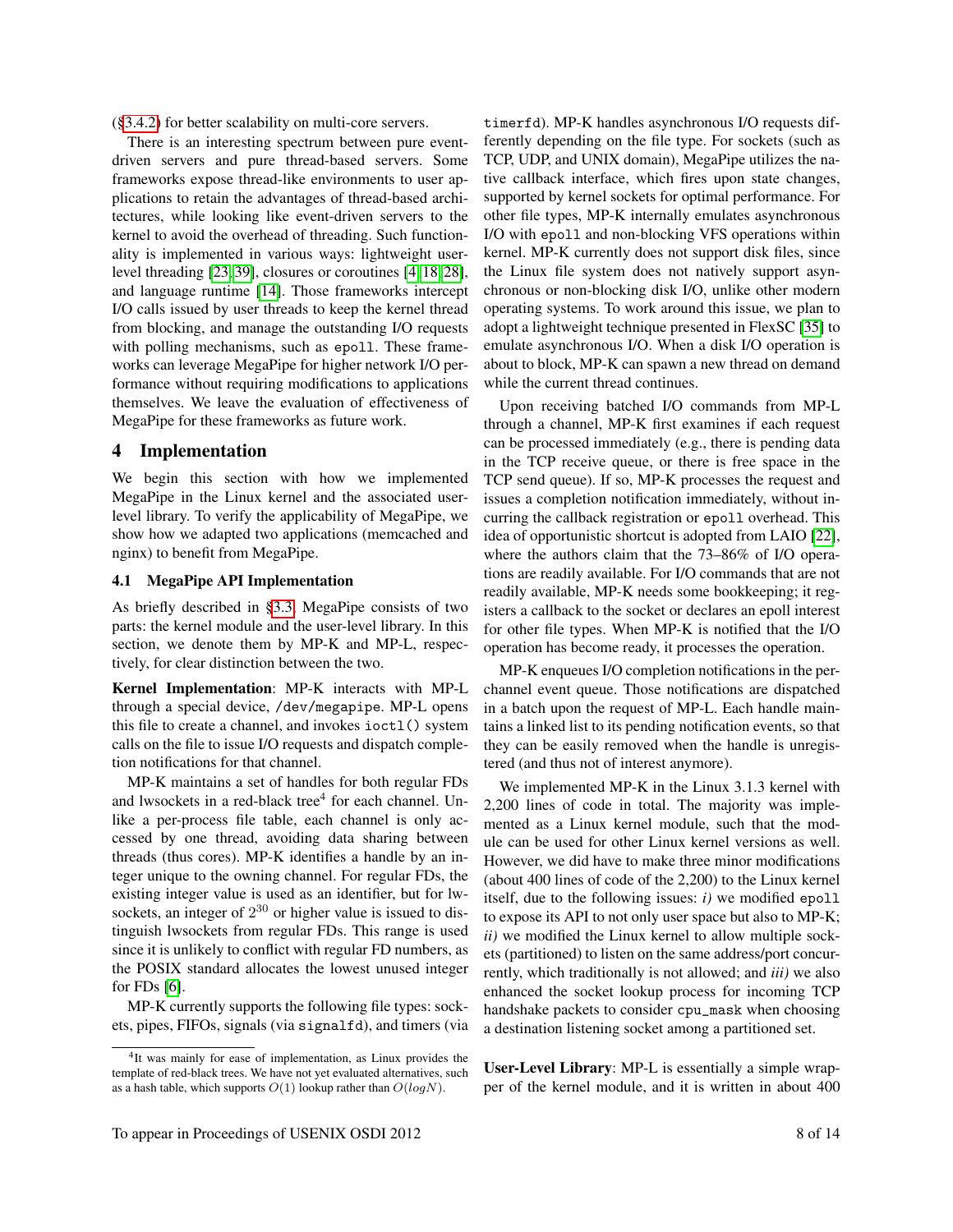<span id="page-8-1"></span>

| Application | <b>Total</b> | <b>Changed</b> |  |  |
|-------------|--------------|----------------|--|--|
| memcached   | 9442         | $602(6.4\%)$   |  |  |
| nginx       | 86774        | 447 (0.5%)     |  |  |

lines of code. MP-L performs two main roles: *i)* it transparently provides batching for asynchronous I/O requests and their completion notifications, *ii)* it performs communication with MP-K via the ioctl() system call.

The current implementation uses copying to transfer commands (24 B for each) and notifications (40 B for each) between MP-L and MP-K. This copy overhead, roughly 3–5% of total CPU cycles (depending on workloads) in our evaluation, can be eliminated with virtual memory mapping for the command/notification queues, as introduced in Mach Port [\[11\]](#page-13-27). We leave the implementation and evaluation of this idea as future work.

#### 4.2 Application Integration

We adapted two popular event-driven servers, memcached 1.4.13 [\[3\]](#page-13-9) (an in-memory key-value store) and nginx 1.0.15 [\[37\]](#page-13-10) (a web server), to verify the applicability of MegaPipe. As quantitatively indicated in Table [2,](#page-8-1) the code changes required to use MegaPipe were manageable, on the order of hundreds of lines of code. However, these two applications presented different levels of effort during the adaptation process. We briefly introduce our experiences here, and show the performance benefits in Section [5.](#page-8-0)

memcached: memcached uses the libevent [\[30\]](#page-13-28) framework which is based on the readiness model (e.g., epoll on Linux). The server consists of a main thread and a collection of worker threads. The main thread accepts new client connections and distributes them among the worker threads. The worker threads run event loops which dispatch events for client connections.

Modifying memcached to use MegaPipe in place of libevent involved three steps<sup>5</sup>:

*(1) Decoupling from libevent*: We began by removing libevent-specific data structures from memcached. We also made the drop-in replacement of mp\_dispatch() for the libevent event dispatch loop.

*(2) Parallelizing accept*: Rather than having a single thread that accepts all new connections, we modified worker threads to accept connections in parallel by partitioning the shared listening socket.

*(3) State machine adjustment*: Finally, we replaced calls to read() with mp\_read() and calls to sendmsg() with mp\_writev(). Due to the semantic gap between the readiness model and the completion notification model, each state of the memcached state machine that invokes a MegaPipe function was split into two states: actions prior to a MegaPipe function call, and actions that follow the MegaPipe function call and depend on its result. We believe this additional overhead could be eliminated if memcached did not have the strong assumption of the readiness model.

nginx: Compared to memcached, nginx modifications were much more straightforward due to three reasons: *i)* the custom event-driven I/O of nginx does not use an external I/O framework that has a strong assumption of the readiness model, such as libevent [\[30\]](#page-13-28); *ii)* nginx was designed to support not only the readiness model (by default with epoll in Linux), but also the completion notification model (for POSIX AIO [\[6\]](#page-13-14) and signal-based AIO), which nicely fits with MegaPipe; and *iii)* all worker processes already accept new connections in parallel, but from the shared listening socket.

nginx has an extensible *event module* architecture, which enables easy replacement for its underlying eventdriven mechanisms. Under this architecture, we implemented a MegaPipe event module and registered mp\_read() and mp\_writev() as the actual I/O functions. We also adapted the worker threads to accept new connections from the partitioned listening socket.

## <span id="page-8-0"></span>5 Evaluation

We evaluated the performance gains yielded by MegaPipe both through a collection of microbenchmarks, akin to those presented in [§2.2,](#page-2-0) and a collection of applicationlevel macrobenchmarks. Unless otherwise noted, all benchmarks were completed with the same experimental setup (same software versions and hardware platforms as described in [§2.2.](#page-2-0)

#### 5.1 Microbenchmarks

The purpose of the microbenchmark results is three-fold. First, utilization of the same benchmark strategy as in [§2](#page-1-0) allows for direct evaluation of the low-level limitations we previously highlighted. Figure [1](#page-2-1) shows the performance of MegaPipe measured for the same experiments. Second, these microbenchmarks give us the opportunity to measure an upper-bound on performance, as the minimal benchmark program effectively rules out any complex effects from application-specific behaviors. Third, microbenchmarks allow us to illuminate the performance contributions of each of MegaPipe's individual design components.

We begin with the impact of MegaPipe on multi-core scalability. Figure [3](#page-9-0) provides a side-by-side comparison of parallel speedup (compared to the single core case of

<sup>&</sup>lt;sup>5</sup>In addition, we pinned each worker thread to a CPU core for the MegaPipe adaptation, which is considered a best practice and is necessary for MegaPipe. We made the same modification to stock memcached for a fair comparison.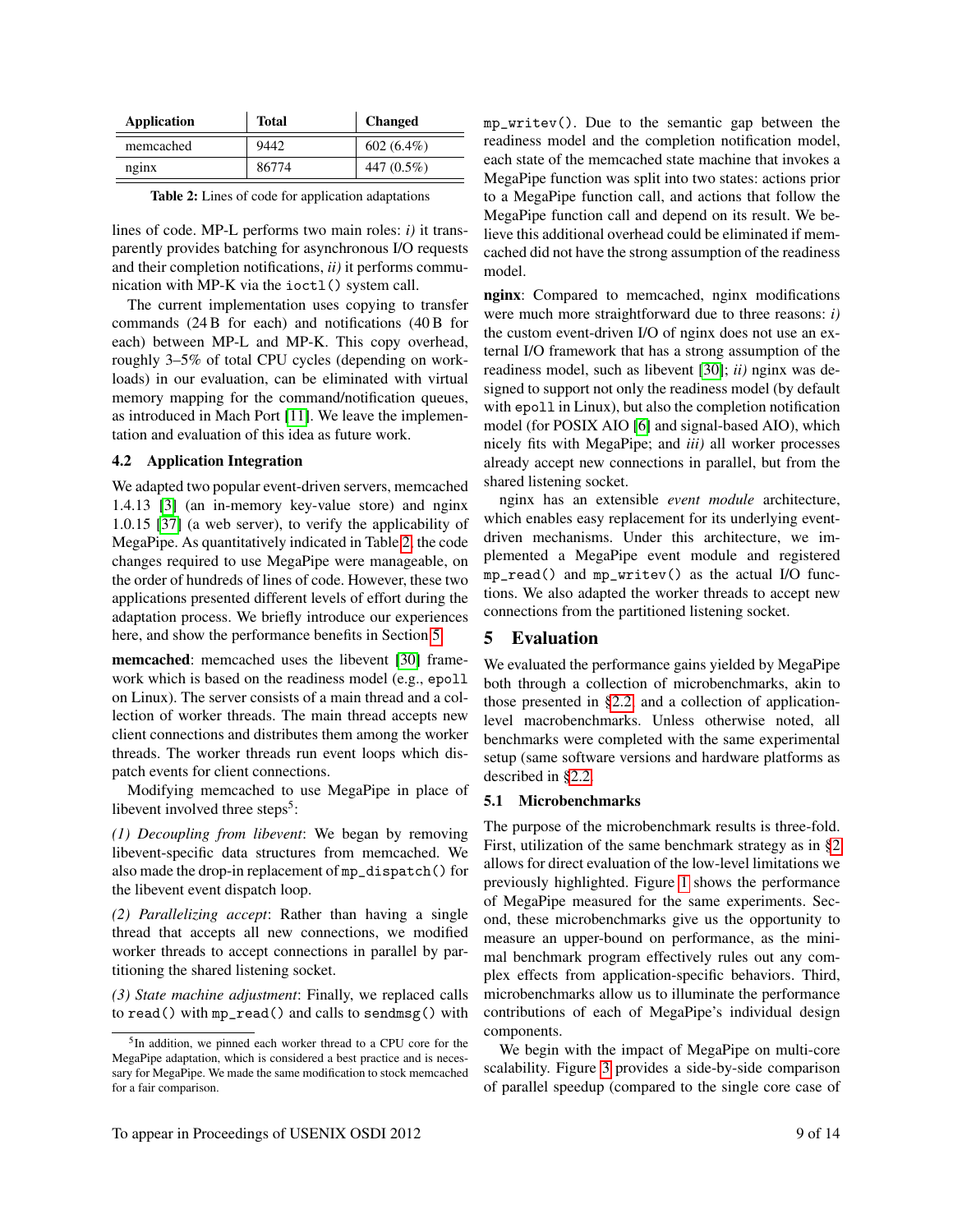<span id="page-9-0"></span>

Figure 3: Comparison of parallel speedup for varying numbers of transactions per connection (labeled) over a range of CPU cores (x-axis) with 64 B messages.

<span id="page-9-1"></span>

|          | Number of transactions per connection |                                           |      |      |     |     |                          |     |  |  |  |
|----------|---------------------------------------|-------------------------------------------|------|------|-----|-----|--------------------------|-----|--|--|--|
|          |                                       |                                           |      | 8    | 16  | 32  | 64                       | 128 |  |  |  |
| $+P$     |                                       | 211.6 207.5 181.3 83.5 38.9 29.5 17.2 8.8 |      |      |     |     |                          |     |  |  |  |
| $P + B$  |                                       | $18.8$ 22.8 72.4                          |      |      |     |     | 44.6 31.8 30.4 27.3 19.8 |     |  |  |  |
| $PB + L$ | 352.1                                 | 230.5                                     | 79.3 | 22.0 | 9.7 | 2.9 | 0.4                      | 0.1 |  |  |  |

Table 3: Accumulation of throughput improvement (%) over baseline, from three contributions of MegaPipe.

Total | 582.4 | 460.8 | 333.1 | 150.1 | 80.4 | 62.8 | 45.0 | 28.7

each) for a variety of transaction lengths. The baseline case on the left clearly shows that the scalability highly depends on the length of connections. For short connections, the throughput stagnates as core count grows due to the serialization at the shared accept queue, then suddenly collapses with more cores. We attribute the performance collapse to increased cache congestion and non-scalable locks [\[21\]](#page-13-29); note that the connection establishment process happens more frequently with short flows in our test, increasing the level of contention.

In contrast, the throughput of MegaPipe scales almost linearly regardless of connection length, showing speedup of 6.4 (for single-transaction connections) or higher. This improved scaling behavior of MegaPipe is mostly from the multi-core related optimizations techniques, namely partitioning and lwsocket. We observed similar speedup without batching, which enhances per-core throughput.

In Table [3,](#page-9-1) we present the incremental improvements (in percent over baseline) that Partitioning (P), Batching (B), and lwsocket (L) contribute to overall throughput, by accumulating each technique in that order. In this experiment, we used all eight cores, with 64 B messages (1 KiB messages yielded similar results). Both partitioning and lwsocket significantly improve the throughput of short connections, and their performance gain diminishes for longer connections since the both techniques act only at the connection establishment stage. For longer connections (not shown in the table), the gain from batching converged around 15%. Note that the case with partitioning alone (+P in the table) can be seen as *sockets with*

<span id="page-9-2"></span>

Figure 4: Relative performance improvement for varying message sizes over a range of CPU cores.

*Affinity-Accept* [\[33\]](#page-13-2), as the both address the shared accept queue and connection affinity issues. lwsocket further contributes the performance of short connections, helping to achieve near-linear scalability as shown in Figure [3\(](#page-9-0)b).

Lastly, we examine how the improvement changes by varying message sizes. Figure [4](#page-9-2) depicts the relative throughput improvement, measured with 10-transaction connections. For the single-core case, where the improvement comes mostly from batching, MegaPipe outperforms the baseline case by 15–33%, showing higher effectiveness for small  $(\leq 1$  KiB) messages. The improvement goes higher as we have five or more cores, since the baseline case experiences more expensive off-chip cache and remote memory access, while MegaPipe effectively mitigates them with partitioning and lwsocket. The degradation of relative improvement from large messages with many cores reflects that the server was able to saturate the 10 G link. MegaPipe saturated the link with seven, five, and three cores for 1, 2, and 4 KiB messages, respectively. The baseline Linux saturated the link with seven and three cores for 2 and 4 KiB messages, respectively.

#### 5.2 Macrobenchmark: memcached

We perform application-level macrobenchmarks of memcached, comparing the baseline performance to that of memcached adapted for MegaPipe as previously described. For baseline measurements, we used a patched<sup>6</sup> version of the stock memcached 1.4.13 release.

We used the memaslap [\[12\]](#page-13-30) tool from libmemcached 1.0.6 to perform the benchmarks. We patched memaslap to accept a parameter designating the maximum number of requests to issue for a given TCP connection (upon which it closes the connection and reconnects to the server). Note that the typical usage of memcached is to use persistent connections to servers or UDP sockets, so the performance result from short connections may not be representative of memcached; rather, it should be inter-

<sup>&</sup>lt;sup>6</sup>We discovered a performance bug in the stock memcached release as a consequence of unfairness towards servicing new connections, and we corrected this fairness bug.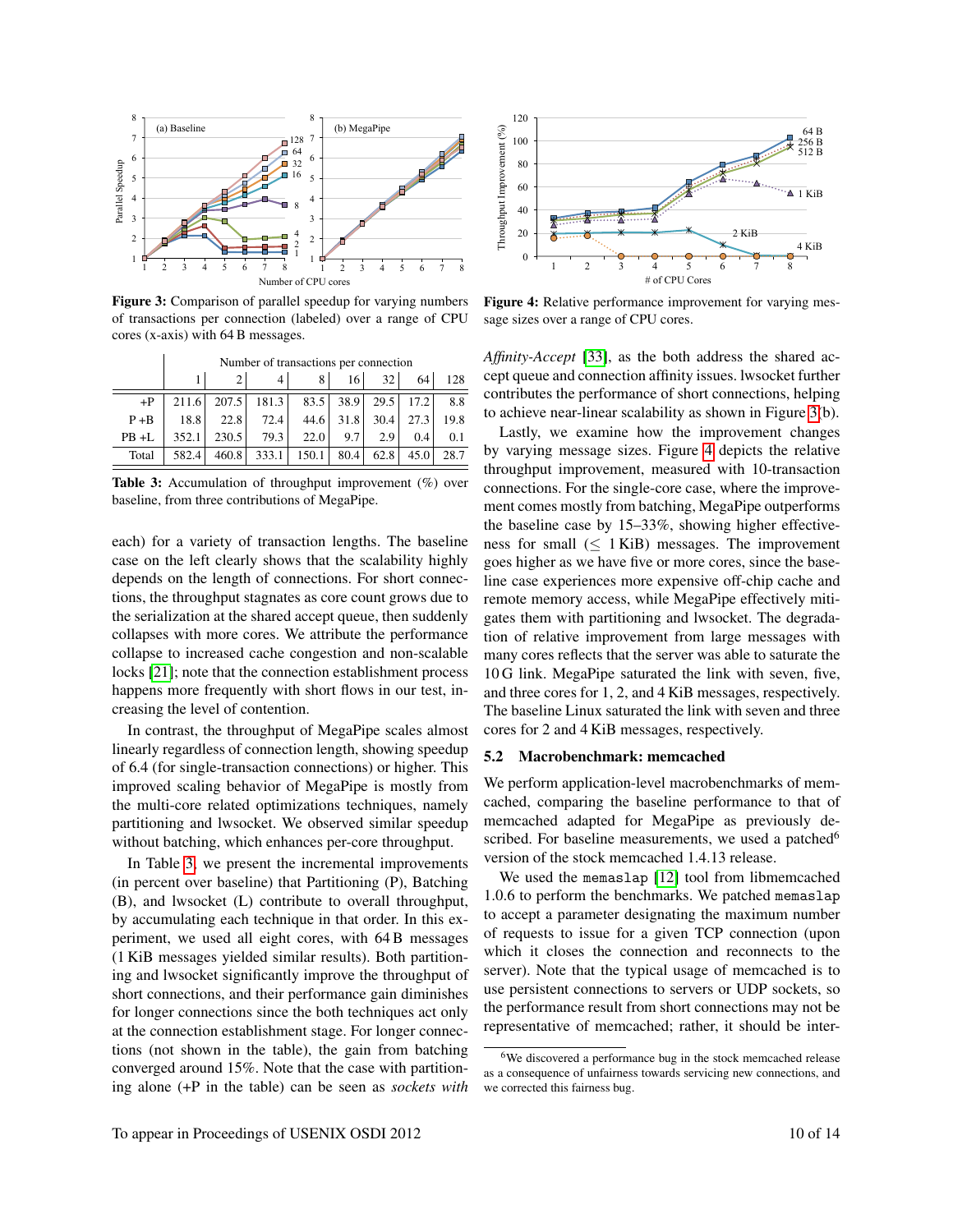<span id="page-10-0"></span>

Figure 5: memcached throughput comparison with eight cores, by varying the number of requests per connection.  $\infty$  indicates persistent connections. Lines with "X" markers (-FL) represent fine-grained-lock-only versions.

preted as what-if scenarios for event-driven server applications with non-persistent connections.

The key-value workload used during our tests is the default memaslap workload: 64 B keys, 1 KiB values, and a get/set ratio of 9:1. For these benchmarks, each of three client machines established 256 concurrent connections to the server. On the server side, we set the memory size to 4 GiB. We also set the initial hash table size to  $2^{22}$ (enough for 4 GiB memory with 1 KiB objects), so that the server would not exhibit performance fluctuations due to dynamic hash table expansion during the experiments.

Figure [5](#page-10-0) compares the throughput between the baseline and MegaPipe versions of memcached (we discuss the "- FL" versions below), measured with all eight cores. We can see that MegaPipe greatly improves the throughput for short connections, mostly due to partitioning and lwsocket as we confirmed with the microbenchmark. However, the improvement quickly diminishes for longer connections, and for persistent connections, MegaPipe does not improve the throughput at all. Since the MegaPipe case shows about 16% higher throughput for the singlecore case (not shown in the graph), it is clear that there is a performance-limiting bottleneck for the multi-core case. Profiling reveals that spin-lock contention takes roughly 50% of CPU cycles of the eight cores, highly limiting the scalability.

In memcached, normal get/set operations involve two locks: item\_locks and a global lock cache\_lock. The fine-grained item\_locks (the number is dynamic, 8,192 locks on eight cores) keep the consistency of the object store from concurrent accesses by worker threads. On the other hand, the global cache\_lock ensures that the hash table expansion process by the *maintenance thread* does not interfere with worker threads. While this global lock is inherently not scalable, it is unnecessary for our experiments since we configured the hash table expansion to not happen by giving a sufficiently large initial size.

<span id="page-10-1"></span>

Figure 6: 50th and 99th percentile memcached latency.

We conducted experiments to see what would happen if we rule out the global lock, thus relying on the finegrained locks (item\_locks) only. We provide the results (with the suffix "-FL") also in Figure [5.](#page-10-0) Without the global lock, the both MegaPipe and baseline cases perform much better for long or persistent connections. For the persistent connection case, batching improved the throughput by 15% (note that only batching among techniques in [§3](#page-3-0) affects the performance of persistent connections). We can conclude two things from these experiments. First, MegaPipe improves the throughput of applications with short flows, and the improvement is fairly insensitive to the scalability of applications themselves. Second, MegaPipe might not be effective for poorly scalable applications, especially with long connections.

Lastly, we discuss how MegaPipe affects the latency of memcached. One potential concern with latency is that MegaPipe may add additional delay due to batching of I/O commands and notification events. To study the impact of MegaPipe on latency, we measured median and tail (99th percentile) latency observed by the clients, with varying numbers of persistent connections, and plotted these results in Figure [6.](#page-10-1) The results show that MegaPipe does not adversely affect the median latency. Interestingly, for the tail latency, MegaPipe slightly increases it with low concurrency (between 72–264) but greatly reduces it with high concurrency ( $> 768$ ). We do not fully understand these tail behaviors yet. One likely explanation for the latter is that batching becomes more effective with high concurrency; since that batching exploits parallelism from independent connections, high concurrency yields larger batch sizes.

In this paper, we conduct all experiments with the interrupt coalescing feature of the NIC. We briefly describe the impact of disabling it, to investigate if MegaPipe favorably or adversely interfere with interrupt coalescing. When disabled, the server yielded up to  $50\mu s$  (median) and  $200\mu s$  (tail) lower latency with low concurrency (thus underloaded). On the other hand, beyond near saturation point, disabling interrupt coalescing incurred significantly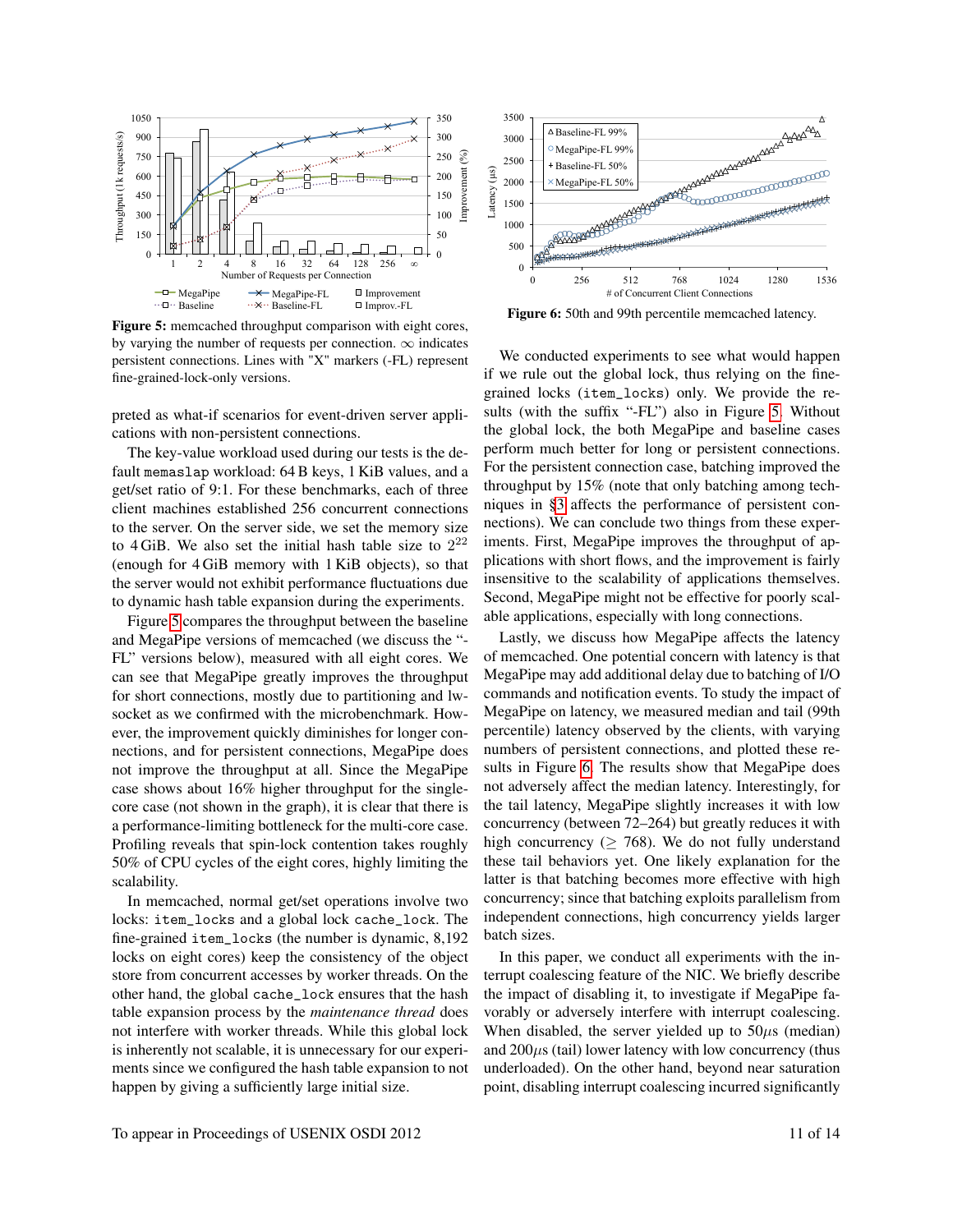<span id="page-11-1"></span>

Figure 7: Evaluation of nginx throughput for the (a) SpecWeb, (b) Yahoo, and (c) Yahoo/2 workloads.

higher latency due to about 30% maximum throughput degradation, which causes high queueing delay. We observed these behaviors for both MegaPipe and baseline; we could not find any MegaPipe-specific behavior with interrupt coalescing in our experiments.

#### 5.3 Macrobenchmark: nginx

Unlike memcached, the architecture of nginx is highly scalable on multi-core servers. Each worker process has an independent address space, and nothing is shared by the workers, so the performance-critical path is completely lockless. The only potential factor that limits scalability is the interface between the kernel and user, and we examine how MegaPipe improves the performance of nginx with such characteristics.

For the nginx HTTP benchmark, we conduct experiments with three workloads with static content, namely SpecWeb, Yahoo, and Yahoo/2. For all workloads, we configured nginx to serve files from memory rather than disks, to avoid disks being a bottleneck. We used weighttp<sup>7</sup> as a workload generator, and we modified it to support variable number of requests per connection.

SpecWeb: We test the same HTTP workload used in Affinity-Accept [\[33\]](#page-13-2). In this workload, each client connection initiates six HTTP requests. The content size ranges from 30 to 5,670 B (704 B on average), which is adopted from the static file set of SpecWeb 2009 Support Workload [\[9\]](#page-13-31).

Yahoo: We used the HTTP trace collected from the Yahoo! CDN [\[13\]](#page-13-32). In this workload, the number of HTTP requests per connection ranges between 1 and 1,597. The distribution is heavily skewed towards short connections (98% of connections have ten or less requests, 2.3 on average), following the Zipf-like distribution. Content sizes range between 1 B and 253 MiB (12.5 KiB on average). HTTP responses larger than 60 KiB contribute roughly 50% of the total traffic.

Yahoo/2: Due to the large object size of the Yahoo workload, MegaPipe with only five cores saturates the two 10G links we used. For the Yahoo/2 workload, we change the size of all files by half, to avoid the link bottleneck and observe the multi-core scalability behavior more clearly.

Web servers can be seen as one of the most promising applications of MegaPipe, since typical HTTP connections are short and carry small messages [\[13\]](#page-13-32). We present the measurement result in Figure [7](#page-11-1) for each workload. For all three workloads, MegaPipe significantly improves the performance of both single-core and multi-core cases. MegaPipe with the Yahoo/2 workload, for instance, improves the performance by 47% (single core) and 75% (eight cores), with a better parallel speedup (from 5.4 to 6.5) with eight cores. The small difference of improvement between the Yahoo and Yahoo/2 cases, both of which have the same connection length, shows that MegaPipe is more beneficial with small message sizes.

### <span id="page-11-0"></span>6 Related Work

Scaling with Concurrency: Stateless event multiplexing APIs, such as select() or poll(), scale poorly as the number of concurrent connections grows since applications must declare the entire *interest set* of file descriptors to the kernel repeatedly. Banga et al. address this issue by introducing stateful interest sets with incremental updates [\[16\]](#page-13-7), and we follow the same approach in this work with mp\_(un)register(). The idea was realized with with epoll [\[8\]](#page-13-5) in Linux (also used as the baseline in our evaluation) and kqueue [\[29\]](#page-13-8) in FreeBSD. Note that this scalability issue in event delivery is orthogonal to the other scalability issue in the kernel: VFS overhead, which is addressed by lwsocket in MegaPipe.

Asynchronous I/O: Like MegaPipe, Lazy Asynchronous I/O (LAIO) [\[22\]](#page-13-26) provides an interface with completion notifications, based on "continuation". LAIO achieves low overhead by exploiting the fact that most I/O operations do not block. MegaPipe adopts this idea, by processing non-blocking I/O operations immediately as explained in [§4.1.](#page-7-1)

POSIX AIO defines functions for asynchronous I/O in UNIX [\[6\]](#page-13-14). POSIX AIO is not particularly designed for sockets, but rather, general files. For instance, it does

 $^{7}$ <http://redmine.lighttpd.net/projects/weighttp/wiki>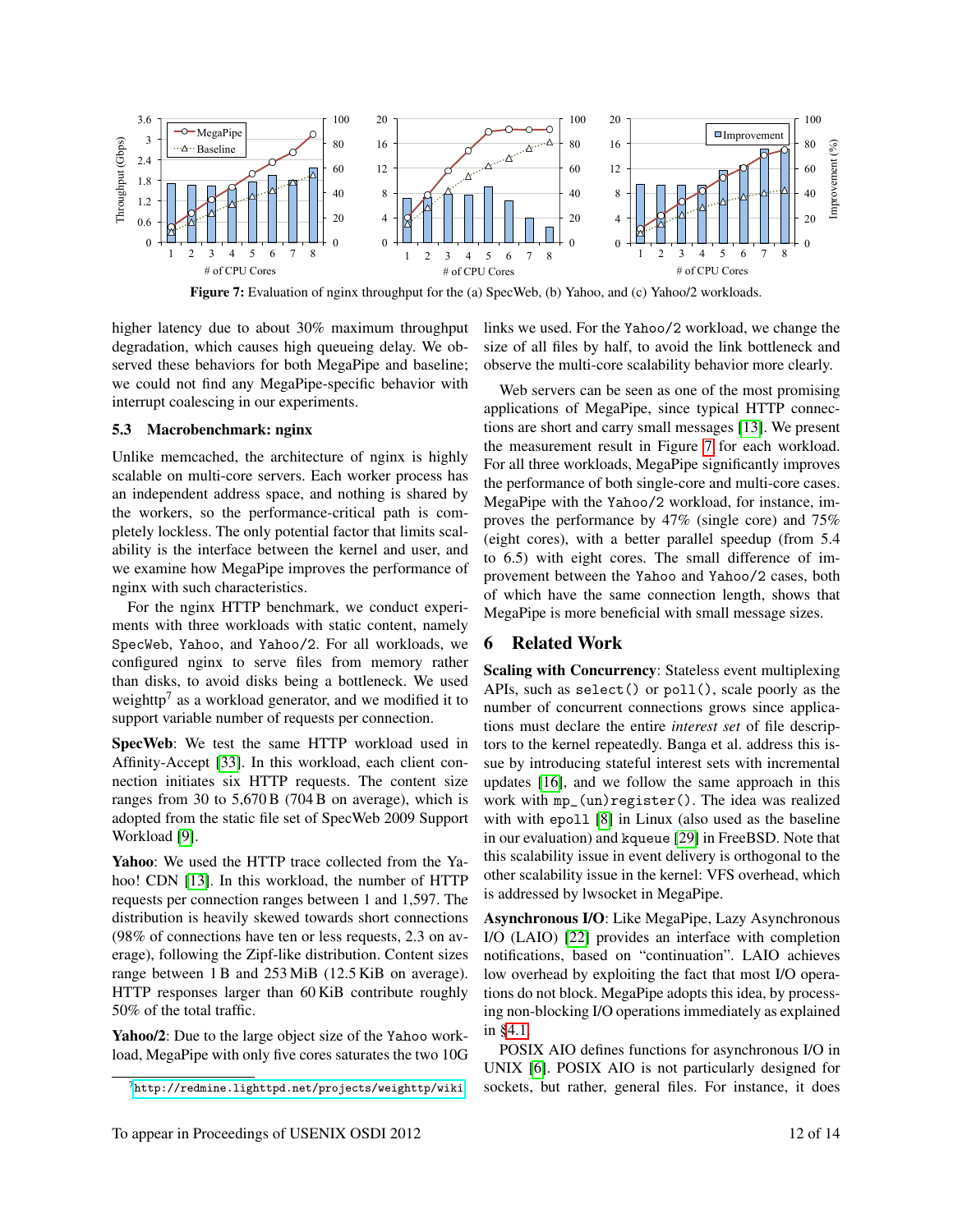not have an equivalent of accept() or shutdown(). Interestingly, it also supports a form of I/O batching: lio\_listio() for AIO commands and aio\_suspend() for their completion notifications. This batching must be explicitly arranged by programmers, while MegaPipe supports transparent batching.

Event Completion Framework [\[1\]](#page-13-4) in Solaris and kqueue [\[29\]](#page-13-8) in BSD expose similar interfaces (completion notification through a completion port) to MegaPipe (through a channel), when they are used in conjunction with POSIX AIO. These APIs associate individual AIO operations, not handles, with a channel to be notified. In contrast, a MegaPipe handle is a member of a particular channel for explicit partitioning between CPU cores. Windows IOCP [\[10\]](#page-13-6) also has the concept of completion port and membership of handles. In IOCP, I/O commands are not batched, and handles are still shared by all CPU cores, rather than partitioned as lwsockets.

System Call Batching: While MegaPipe's batching was inspired by FlexSC [\[35,](#page-13-3) [36\]](#page-13-33), the main focus of MegaPipe is I/O, not general system calls. FlexSC batches synchronous system call requests via asynchronous channels (syscall pages), while MegaPipe batches asynchronous I/O requests via synchronous channels (with traditional exception-based system calls). Loose coupling between system call invocation and its execution in FlexSC may lead poor cache locality on multi-core systems; for example, the send() system call invoked from one core may be executed on another, inducing expensive cache migration during the copy of the message buffer from user to kernel space. Compared with FlexSC, MegaPipe explicitly partitions cores to make sure that all processing of a flow is contained within a single core.

netmap [\[34\]](#page-13-34) extensively use batching to amortize the cost of system calls, for high-performance, user-level packet I/O. MegaPipe follows the same approach, but its focus is generic I/O rather than raw sockets for low-level packet I/O.

Kernel-Level Network Applications: Some network applications are partly implemented in the kernel, tightly coupling performance-critical sections to the TCP/IP stack [\[25\]](#page-13-35). While this improves performance, it comes at a price of limited security, reliability, programmability, and portability. MegaPipe gives user applications lightweight mechanisms to interact with the TCP/IP stack for similar performance advantages, while retaining the benefits of user-level programming.

Multi-Core Scalability: Past research has shown that partitioning cores is critical for linear scalability of network I/O on multi-core systems [\[19,](#page-13-17) [20,](#page-13-1) [33,](#page-13-2) [38\]](#page-13-36). The main ideas are to maintain flow affinity and minimize unnecessary

sharing between cores. In [§3.4.1,](#page-4-0) we addressed the similarities and differences between Affinity-Accept [\[33\]](#page-13-2) and MegaPipe. In [\[20\]](#page-13-1), the authors address the scalability issues in VFS, namely inode and dentry, in the general context. We showed in [§3.4.2](#page-4-1) that the VFS overhead can be completely bypassed for network sockets in most cases.

The Chronos [\[26\]](#page-13-37) work explores the case of direct coupling between NIC queues and application threads, in the context of multi-queue NIC and multi-core CPU environments. Unlike MegaPipe, Chronos bypasses the kernel, exposing NIC queues directly to user-space memory. While this does avoid in-kernel latency/scalability issues, it also loses the generality of TCP connection handling which is traditionally provided by the kernel.

Similarities in Abstraction: Common Communication Interface (CCI) [\[15\]](#page-13-38) defines a portable interface to support various transports and network technologies, such as Infiniband and Cray's Gemini. While CCI and MegaPipe have different contexts in mind (user-level messagepassing in HPC vs. general sockets via the kernel network stack), both have very similar interfaces. For example, CCI provides the *endpoint* abstraction as a channel between a virtual network instance and an application. Asynchronous I/O commands and notifications are passed through the channel with similar API semantics (e.g., cci\_get\_event()/cci\_send() corresponding to mp\_dispatch()/mp\_write()).

The channel abstraction of MegaPipe shares some similarities with Mach port [\[11\]](#page-13-27) and other IPC mechanisms in microkernel designs, as it forms queues for typed messages (I/O commands and notifications in MegaPipe) between subsystems. Especially, Barrelfish [\[17\]](#page-13-39) leverages message passing (rather than sharing) based on eventdriven programming model to solve scalability issues, while its focus is mostly on inter-core communication rather than strict intra-core communication in MegaPipe.

## 7 Conclusion

Message-oriented network workloads, where connections are short and/or message sizes are small, are CPUintensive and scale poorly on multi-core systems with the BSD Socket API. In this paper, we introduced MegaPipe, a new programming interface for high-performance networking I/O. MegaPipe exploits many performance optimization opportunities that were previously hindered by existing network API semantics, while being still simple and applicable to existing event-driven servers with moderate efforts. Evaluation through microbenchmarks, memcached, and nginx showed significant improvements, in terms of both single-core performance and parallel speedup on an eight-core system.